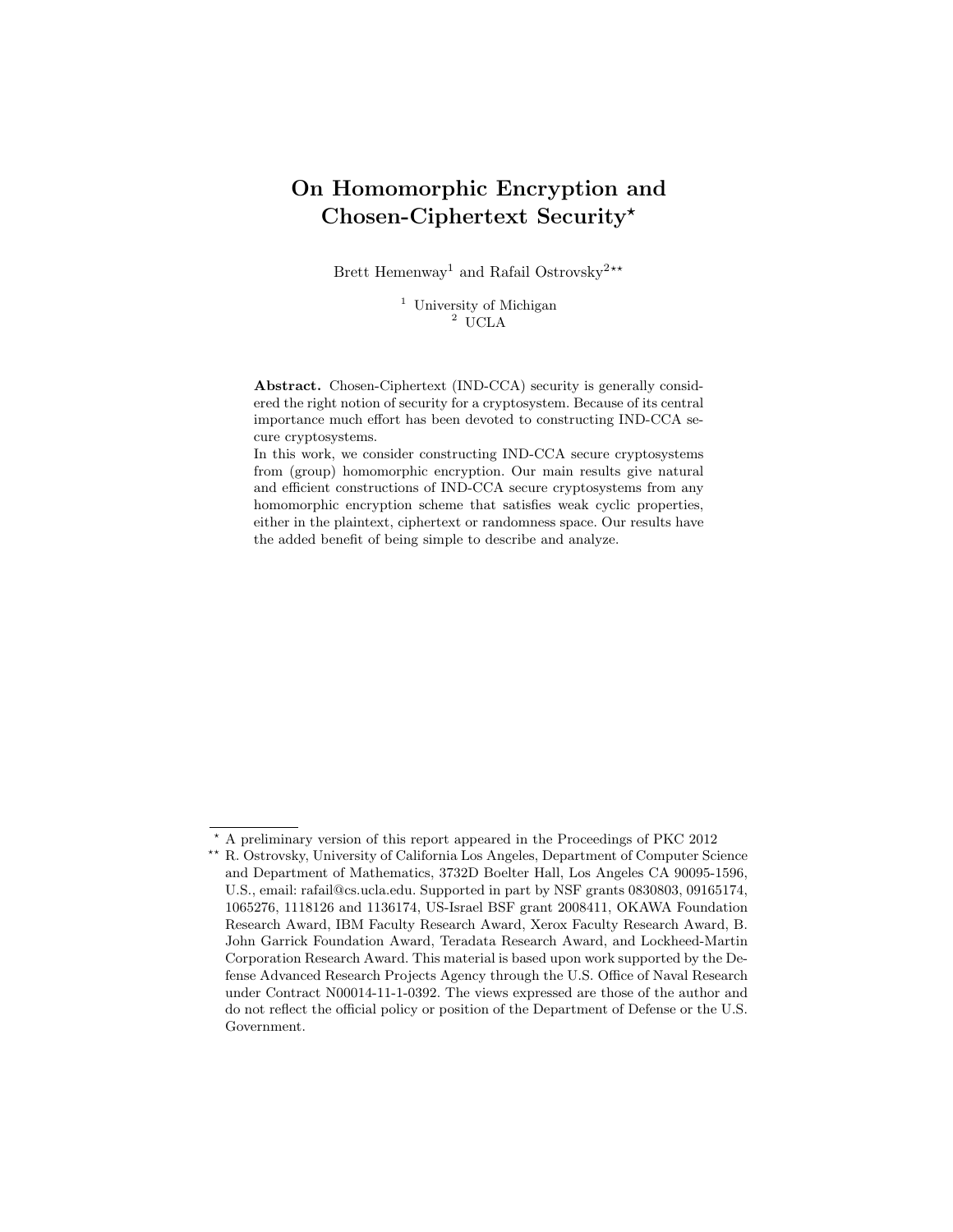## 1 Introduction

Since the definition of security against a Chosen-Ciphertext Attack (IND-CCA) was given in [\[NY90\]](#page-13-0), [\[RS91\]](#page-13-1), much effort has been devoted to constructing efficient IND-CCA secure cryptosystems under a variety of cryptographic hardness assumptions.

The first construction of an IND-CCA secure cryptosystem was given by Dolev, Dwork and Naor in [\[DDN91\]](#page-12-0). Their construction builds on the ideas of Naor and Yung [\[NY90\]](#page-13-0), and relies on non-interactive zero-knowledge proofs, to prove that a ciphertext was created honestly. The generic non-interactive zeroknowledge proofs used in [\[DDN91\]](#page-12-0) are too inefficient for practical use, but the idea of including some sort of "proof of validity" in the ciphertext has strongly shaped this area of research, and many of the subsequent IND-CCA secure cryptosystems can be viewed in this light.

The first IND-CCA secure cryptosystem efficient enough to be used in practice was given by Cramer and Shoup in [\[CS98\]](#page-12-1), and the security of their construction rested on the Decisional Diffie-Hellman (DDH) assumption. Since then, there have many fairly efficient IND-CCA secure schemes proposed under a wide variety of cryptographic hardness assumptions.

Constructions based on the DDH assumption include those of [\[CS98\]](#page-12-1),[\[CS02\]](#page-12-2) and [\[PW08\]](#page-13-2). Recently, new constructions were given based on the Computational Diffie-Hellman (CDH) assumption [\[HJKS10\]](#page-13-3), [\[CHK10\]](#page-12-3). IND-CCA secure cryptosystems based on the RSA assumption are given in [\[CHK10\]](#page-12-3). Schemes based on the Quadratic Residuosity (QR) assumption are given in [\[CS02\]](#page-12-2). IND-CCA secure cryptosystems based on lattice assumptions like Learning With Errors (LWE) are given in [\[PW08\]](#page-13-2) and [\[Pei09\]](#page-13-4). In the pairing world, IND-CCA secure schemes can be based on the Bilinear Diffie-Hellman (BDH) assumption [\[CHK04\]](#page-12-4),[\[BK05\]](#page-12-5),[\[BCHK07\]](#page-11-0), or the Decisional Linear (D-Lin) assumption [\[FGK](#page-12-6)+10]. Chosen-ciphertext secure cryptosystems have also been proposed based on the Syndrome Decoding problem  $[DMQN09]$ ,  $[FGK^+10]$  $[FGK^+10]$ .

For a notion as fundamental as secure encryption, it is important to consider generic constructions as well as concrete instantiations, and in fact, many of the above constructions are best viewed as part of general frameworks for constructing IND-CCA secure encryption. In [\[DDN91\]](#page-12-0), IND-CCA secure cryptosystems were built from any one-way trapdoor permutation. In [\[CS02\]](#page-12-2), Cramer and Shoup gave a general construction based on universal hash proof systems, which can be viewed as an algebraic designated verifier proof system. In [\[CHK04\]](#page-12-4),[\[BCHK07\]](#page-11-0), Boneh, Canetti, Halevi and Katz gave a general framework for constructing IND-CCA secure encryption from any Identity-Based Encryption (IBE) scheme. In [\[PW08\]](#page-13-2), Peikert and Waters created lossy trapdoor functions (LTDFs) as a method for constructing IND-CCA secure encryption. The notion of lossy trapdoor functions has since been relaxed to correlated product secure functions [\[RS09\]](#page-14-0), and slightly lossy trapdoor functions [\[MY09\]](#page-13-5), and both relaxations were shown to still be sufficient to construct IND-CCA secure encryption.

These frameworks provide many different constructions of IND-CCA secure encryption, and help to locate IND-CCA secure encryption in the cryptographic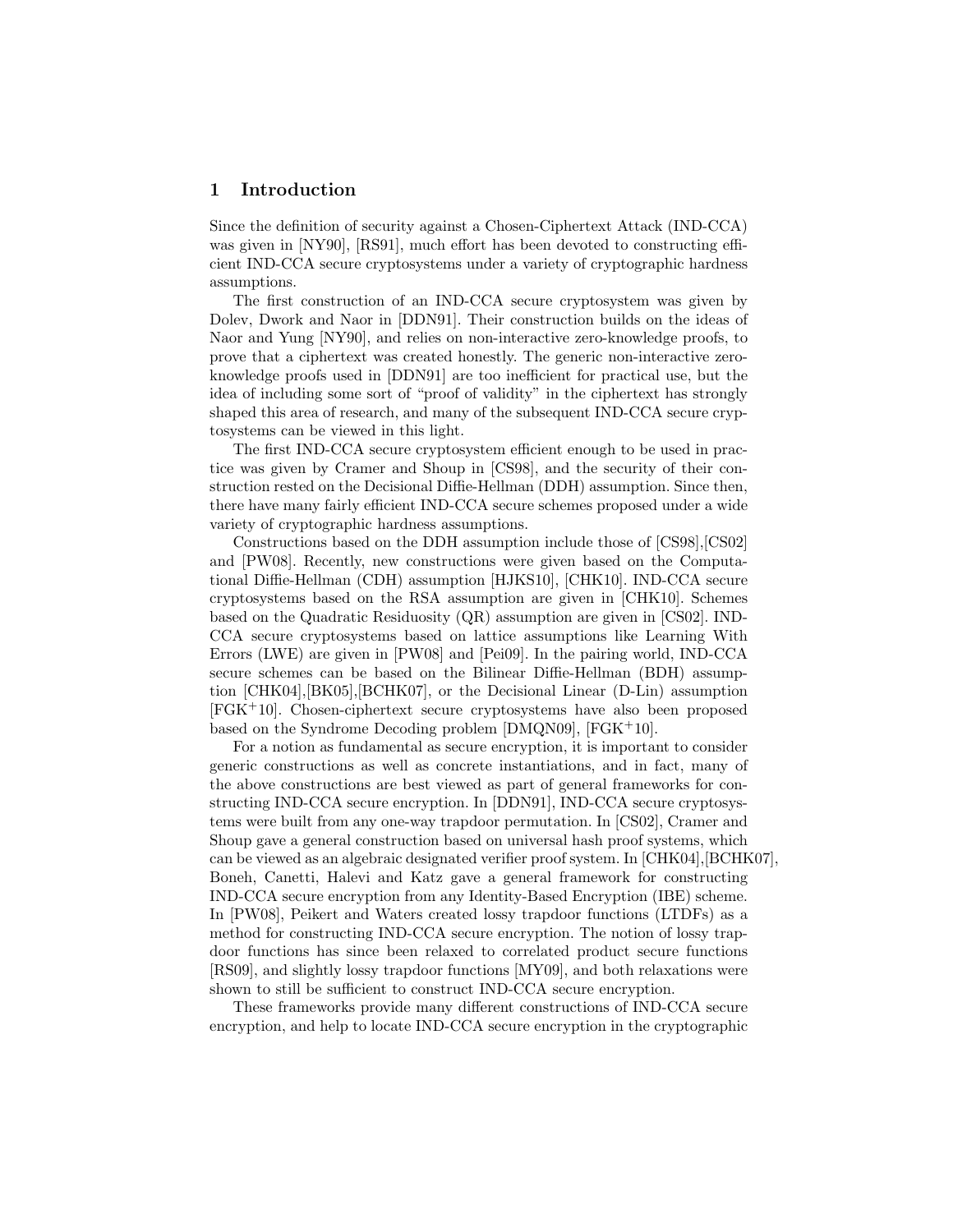landscape. Despite their utility, these frameworks all rely on fairly complicated underlying primitives, and the search continues for the simplest primitive that can be shown to imply IND-CCA secure encryption. Perhaps the simplest primitive that could imply IND-CCA secure encryption is IND-CPA secure encryption. This, however, is widely believed to be false, and the results of Gertner, Malkin and Myers [\[GMM07\]](#page-13-6) give partial results towards the impossibility of such a construction.

It is natural, then, to examine what additional properties of an IND-CPA secure cryptosystem are sufficient to construct an IND-CCA secure cryptosystem. One natural property, is that the IND-CPA secure cryptosystem supports a group operation on the plaintext. Such cryptosystems are called homomorphic. Indeed, one of the main open questions concerning homomorphic encryption is whether homomorphic encryption implies IND-CCA encryption, and this question has attracted much attention over the years.

In this work, we will call an encryption scheme homomorphic if the plaintexts form a group, the ciphertexts form a group, and  $E(pk, m_1, r_1) \cdot E(pk, m_2, r_2) =$  $E(pk, m_1+m_2, r^*)$ . Unless explicitly stated, we will not assume that  $r^* = r_1+r_2$ , schemes that satisfy this additional property are said to be *homomorphic over* their randomness.<sup>[3](#page-2-0)</sup> Here we have written the group operation on the ciphertexts multiplicatively and the group operations on the plaintexts additively. This is simply a convention, but it is a natural one since it corresponds to the usual method of writing the groups corresponding to Goldwasser-Micali [\[GM84\]](#page-13-7), Paillier [\[Pai99\]](#page-13-8), and (additive) El-Gamal [\[Gam85\]](#page-12-8). We do not require our encryption schemes to be fully homomorphic, as constructed in the breakthrough work of Gentry [\[Gen09\]](#page-12-9).

The consequences of the existence of homomorphic encryption have been well studied, and many exciting results are known. Homomorphic encryption has been show to imply Private Information Retrieval (PIR) [\[KO97\]](#page-13-9),[\[Man98\]](#page-13-10),[\[IKO05\]](#page-13-11). Since PIR implies Collision Resistant Hash Functions [\[IKO05\]](#page-13-11), Oblivious Transfer [\[CMO00\]](#page-12-10), and lossy encryption [\[HLOV11\]](#page-13-12), we immediately have constructions of any of these primitives based on any homomorphic encryption. The work of [\[AKP10\]](#page-11-1) provides a clean abstraction of homomorphic encryption and a discussion of homomorphic encryption and its relations to IND-CCA1 security.

It remains an important open question whether homomorphic encryption implies IND-CCA secure cryptosystems, and in this work we present steps towards closing the gap.

### 1.1 Previous Work

Chosen-ciphertext security was introduced by Rackoff and Simon in [\[RS91\]](#page-13-1), and the first cryptosystem provably secure in this model was given in [\[DDN91\]](#page-12-0),

<span id="page-2-0"></span><sup>&</sup>lt;sup>3</sup> Notice that our definition of homomorphic encryption implies that the randomness space forms a group, since the randomness space is isomorphic to the subgroup of encryptions of 0.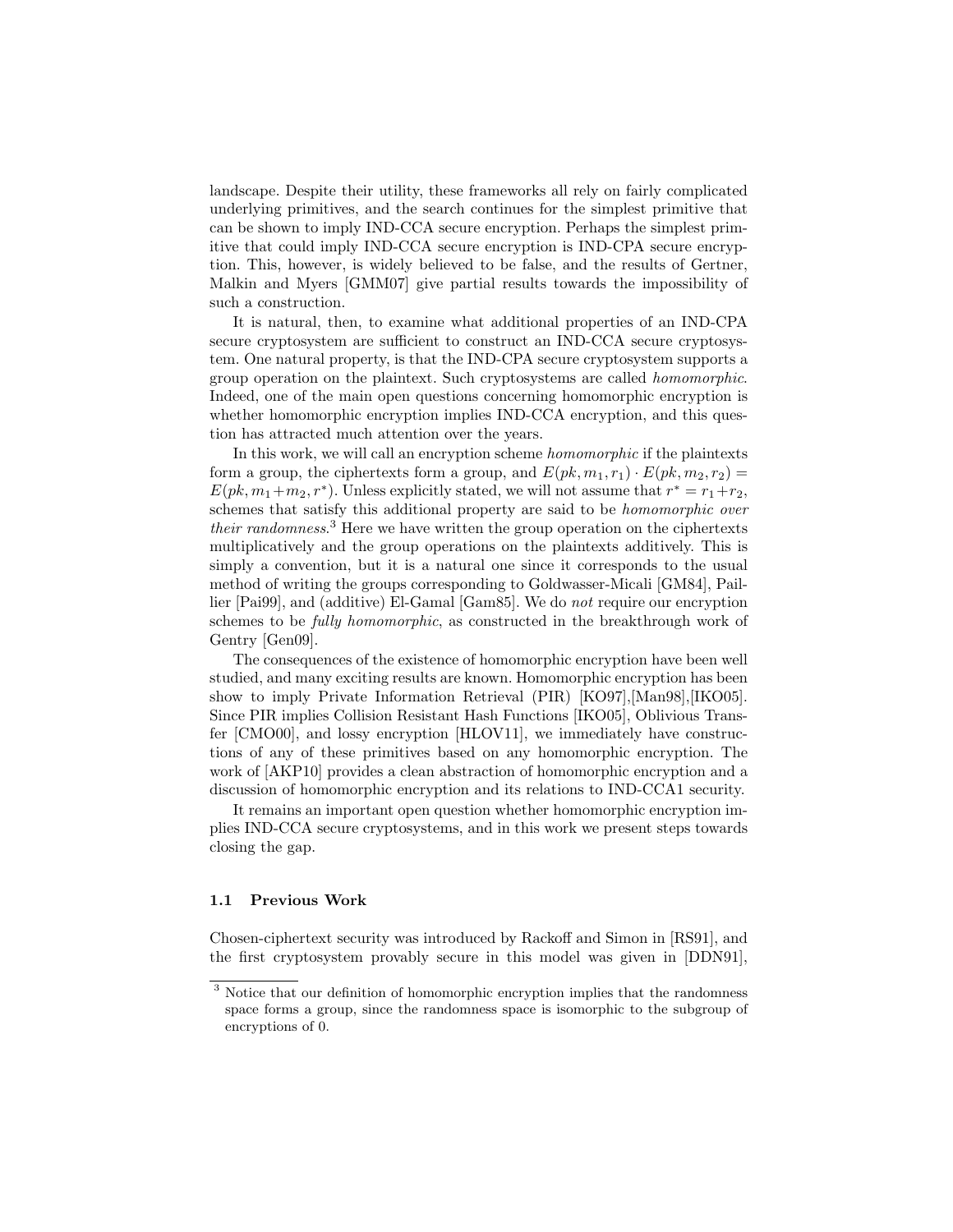extending the work of [\[NY90\]](#page-13-0). Since that time, there has been a vast amount of work done on the topic of IND-CCA secure encryption.

Our work draws most from the works of Cramer and Shoup on universal hash proof systems [\[CS02\]](#page-12-2), and Peikert and Waters on lossy trapdoor functions [\[PW08\]](#page-13-2), and we briefly highlight some key ideas of their constructions below.

The first practical IND-CCA secure cryptosystem was given by Cramer and Shoup in [\[CS98\]](#page-12-1). In [\[CS02\]](#page-12-2), Cramer and Shoup created Universal Hash Proof systems, generalizing their work in [\[CS98\]](#page-12-1), and providing a framework for creating IND-CCA secure encryption. In [\[CS02\]](#page-12-2), Cramer and Shoup defined a natural algebraic object called a Diverse Group System, and showed that diverse group systems imply universal hash proof systems, and diverse group systems are implied by many natural cryptographic hardness assumptions that occur in groups. The algebraic nature of diverse group systems suggests a possible connection between homomorphic encryption and IND-CCA secure encryption, and in this work we explore this connection.

A different framework for constructing IND-CCA secure cryptosystems was proposed by Peikert and Waters in [\[PW08\]](#page-13-2). In their work, Peikert and Waters defined Lossy Trapdoor Functions (LTDFs), and showed that LTDFs imply IND-CCA secure cryptosystems. Roughly, a lossy trapdoor function, is a function that can operate in one of two computationally indistinguishable modes. In injective mode, it is injective and has a trapdoor. In "lossy" mode, the function statistically loses information about its input. In [\[PW08\]](#page-13-2), Peikert and Waters leveraged the homomorphic properties of the El-Gamal cryptosystem and the Regev [\[Reg05\]](#page-13-13) cryptosystem to create LTDFs based on the DDH and LWE assumptions. At the highest level, their construction proceeds as follows. The description of an LTDF in injective mode is simply the encryption of the identity matrix using some underlying homomorphic cryptosystem, and the description of an LTDF in lossy mode is the encryption of the zero matrix. To evaluate a function on an input  $x$ , viewed as a bit vector, we compute the matrix product of the ciphertext matrix with the input vector. By the homomorphic properties of the underlying cryptosystem, this results in either a ciphertext vector encrypting  $x$ , or a ciphertext vector encrypting the zero vector. It is easy to see that the IND-CPA security of the underlying cryptosystem implies that the injective and lossy modes are indistinguishable, and the decryption algorithm provides a trapdoor in injective mode. The difficulty is in showing that the lossy mode statistically loses information about its input. Let us examine this further. The output of a lossy function is the encryption of the zero vector, so it is clear that the underlying plaintexts are statistically independent of the input  $x$  (since they are all 0). It is, however, unclear whether the randomness of the ciphertexts statistically encodes the vector  $x$ . The constructions of LTDFs given by Peikert and Waters, modify the underlying homomorphic cryptosystems to ensure that the randomness of the resulting ciphertext vector does not leak too much information about the input  $x$ .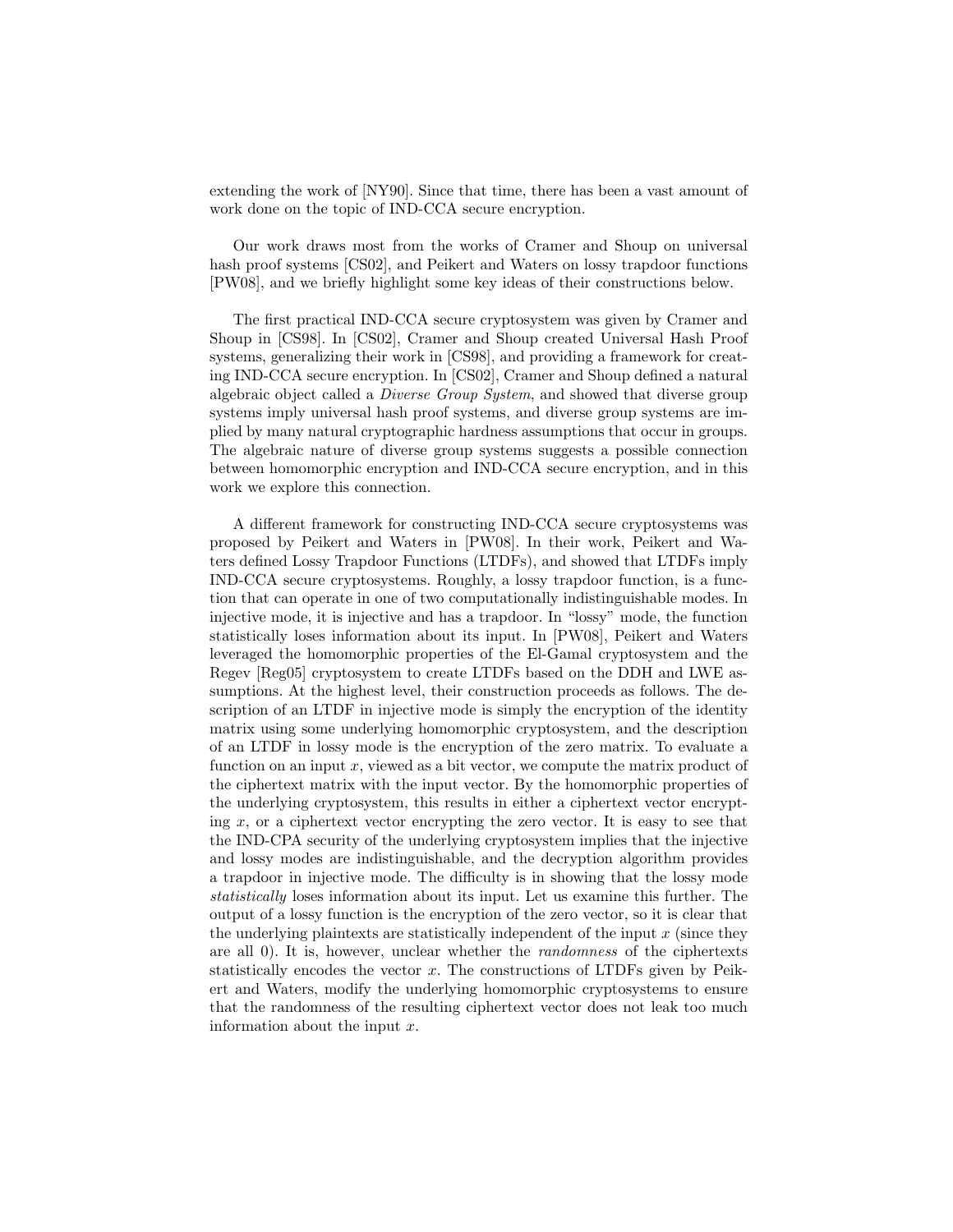Both the works of [\[CS02\]](#page-12-2) and [\[PW08\]](#page-13-2) give an indication of the connection between homomorphic encryption and IND-CCA secure encryption, but despite significant effort, no one has, as yet, been able to bridge the gap.

In this work, we show that if we have a homomorphic cryptosystem with some natural cyclic structure, we immediately have IND-CCA secure encryption.

### 1.2 Our Contributions

In this work, we consider the problem of constructing an IND-CCA secure cryptosystem from homomorphic encryption schemes. By a homomorphic encryption scheme, we mean an IND-CPA secure cryptosystem, for which the plaintext space forms a group, the ciphertext space forms a group, and the group operation on ciphertexts induces a group operation on plaintexts. Cryptosystems of this type arise naturally, e.g. [\[Gam85,](#page-12-8)[GM84,](#page-13-7)[Pai99,](#page-13-8)[Ben94](#page-12-11)[,OU98](#page-13-14)[,NS98,](#page-13-15)[DJ01,](#page-12-12)[BGN05\]](#page-12-13).

It has been a long standing open question whether an IND-CCA secure cryptosystem can be constructed from any homomorphic encryption scheme. In this work, we give a number of simple properties for a homomorphic encryption scheme, any one of which allows us to construct an IND-CCA secure cryptosystem.

Our results can be summarized as follows:

Lemma (Lemma [1](#page-8-0) (informal)). If there exists a homomorphic encryption with cyclic plaintext group X, and randomness space R, such that  $|X| > |R|$ , then there exist lossy trapdoor functions.

Corollary (Corollary [1](#page-8-1) (informal)). If there exists a homomorphic encryption with cyclic ciphertext space, with plaintext group  $X$ , and randomness space R, such that  $|X| > |R|$ , then there exist lossy trapdoor functions.

Theorem (Main Theorem (informal)). If there exists a homomorphic encryption with cyclic ciphertext space, then there exist universal hash proof systems, and hence IND-CCA secure encryption.

## 2 Preliminaries

## 2.1 Notation

If  $f: X \to Y$  is a function, for any  $Z \subset X$ , we let  $f(Z) = \{f(x) : x \in Z\}$ . For example, if E is an encryption algorithm  $E(pk, x, R) = \{E(pk, x, r) : r \in R\}$ , is the set of all encryptions of x. Similarly,  $E(pk, X, R) = \{E(pk, x, r) : x \in X, r \in$  $R$  is the ciphertext space of E. If G is a group, and  $g_1, \ldots, g_d$  are elements of G, then we use the notation  $\langle g_1, \ldots, g_d \rangle$  to denote the subgroup of G generated by  $q_1, \ldots, q_d$ .

If A is a PPT machine, then we use  $a \leftarrow A$  to denote running the machine A and obtaining an output, where a is distributed according to the internal randomness of A. If R is a set, and no distribution is specified, we use  $r \leftarrow R$  to denote sampling uniformly from the uniform distribution on R.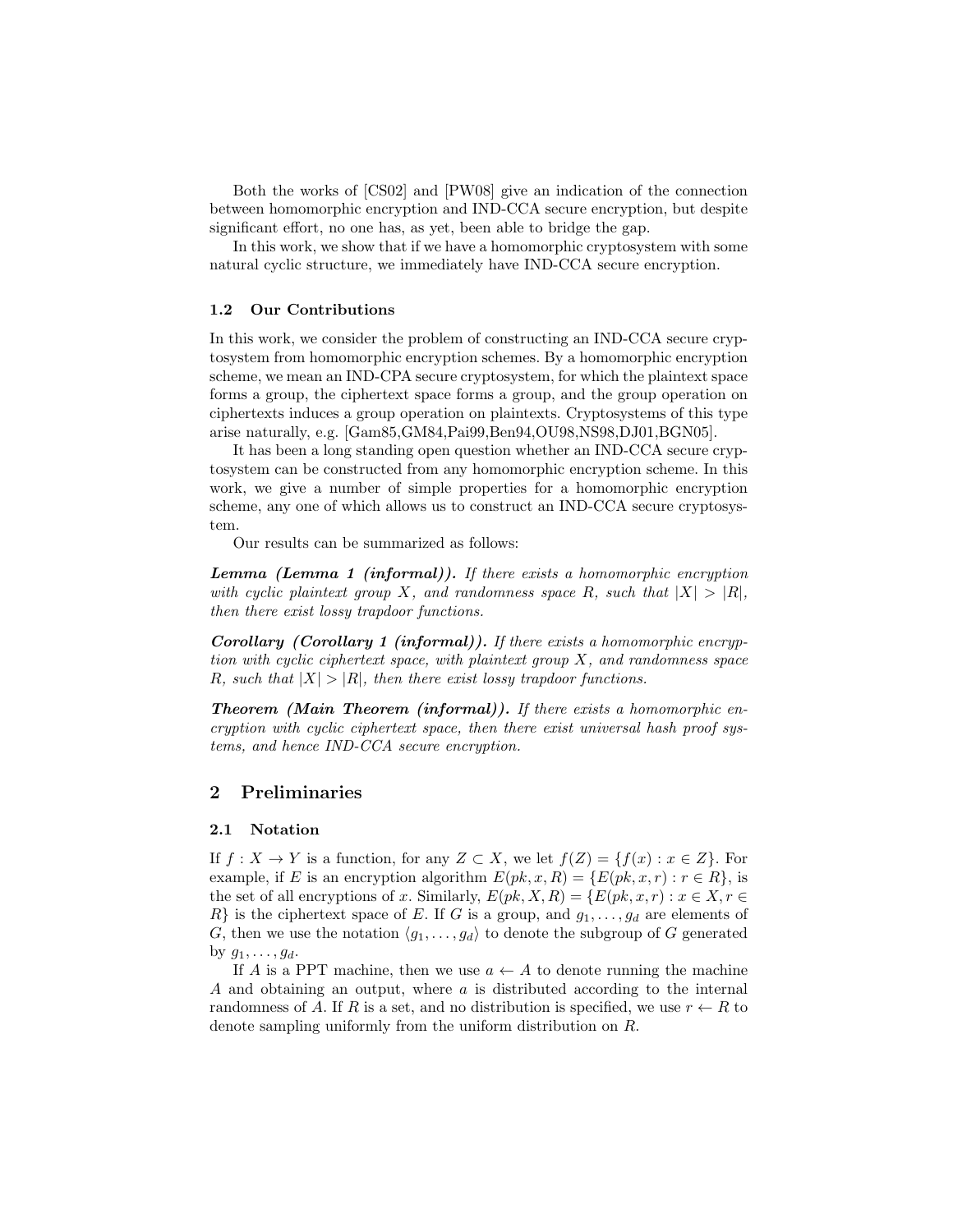If X and Y are families of distributions indexed by a security parameter  $\lambda$ , we say that X is statistically close to Y, (written  $X \approx_s Y$ ) to mean that for all polynomials p and sufficiently large  $\lambda$ , we have  $\sum_{x} |\Pr[X = x] - \Pr[Y = x]|$  $\frac{1}{p(\lambda)}$ .

We say that X and Y are computationally close (written  $X \approx_c Y$ ) to mean that for all PPT adversaries  $A$ , for all polynomials  $p$ , and for all sufficiently large  $\lambda$ , we have  $|\Pr[A^X = 1] - \Pr[A^Y = 1]| < 1/p(\lambda)$ .

#### <span id="page-5-1"></span>2.2 Homomorphic Encryption

A public key cryptosystem given by algorithms  $(G, E, D)$  is called *homomorphic* if

- The plaintext space forms a group X (written with group operation  $+$ ).
- $-$  The ciphertexts are members of a group Y.
- For all  $x_0, x_1 \in X$ , and for all  $r_0, r_1$  in the randomness space R, there exists an  $r^* \in R$  such that

$$
E(pk, x_0 + x_1, r^*) = E(pk, x_0, r_0)E(pk, x_1, r_1).
$$

Notice that we do not assume that the encryption is also homomorphic over the randomness, as is the case of most homomorphic encryption schemes, e.g. El-Gamal, Paillier, and Goldwasser-Micali. We also do not assume that the image  $E(pk, X, R)$  is the whole group Y, only that  $E(pk, X, R) \subset Y$ . Since the homomorphic property implies closure, we have that  $E(pk, X, R)$  is a semi-group.<sup>[4](#page-5-0)</sup> Notice also, that while it is common to use the word "homomorphic" to describe the cryptosystem, encryption is not a homomorphism in the mathematical sense (although decryption is).

We now show some basic properties from all homomorphic encryption schemes. These facts are commonly used but, since our definition is weaker than the (implicit) definitions of homomorphic encryption that appear in the literature, it is important to note that they hold under this definition as well.

- $E(pk, X, R)$  is a group.
- $E(pk, 0, R)$  is a subgroup of  $E(pk, X, R)$ .
- For all  $x \in X$ ,  $E(pk, x, R)$  is the coset  $E(pk, x, r)E(pk, 0, R)$ .
- $-$  For all  $x_0, x_1 \in X$ ,  $|E(pk, x_0, R)| = |E(pk, x_1, R)|$ .
- If y is chosen uniformly from  $E(pk, 0, R)$ , then  $yE(pk, x, r)$  is uniform in  $E(pk, x, R)$ .
- $E(pk, X, R)$  is such that  $E(pk, X, R) \simeq X \times E(pk, 0, R)$  and decryption is the homomorphism

$$
E(pk, X, R) \rightarrow E(pk, X, R)/E(pk, 0, R) \simeq X.
$$

<span id="page-5-0"></span><sup>4</sup> A semi-group satisfies the axioms of a group but is not guaranteed to have an identity element or inverses.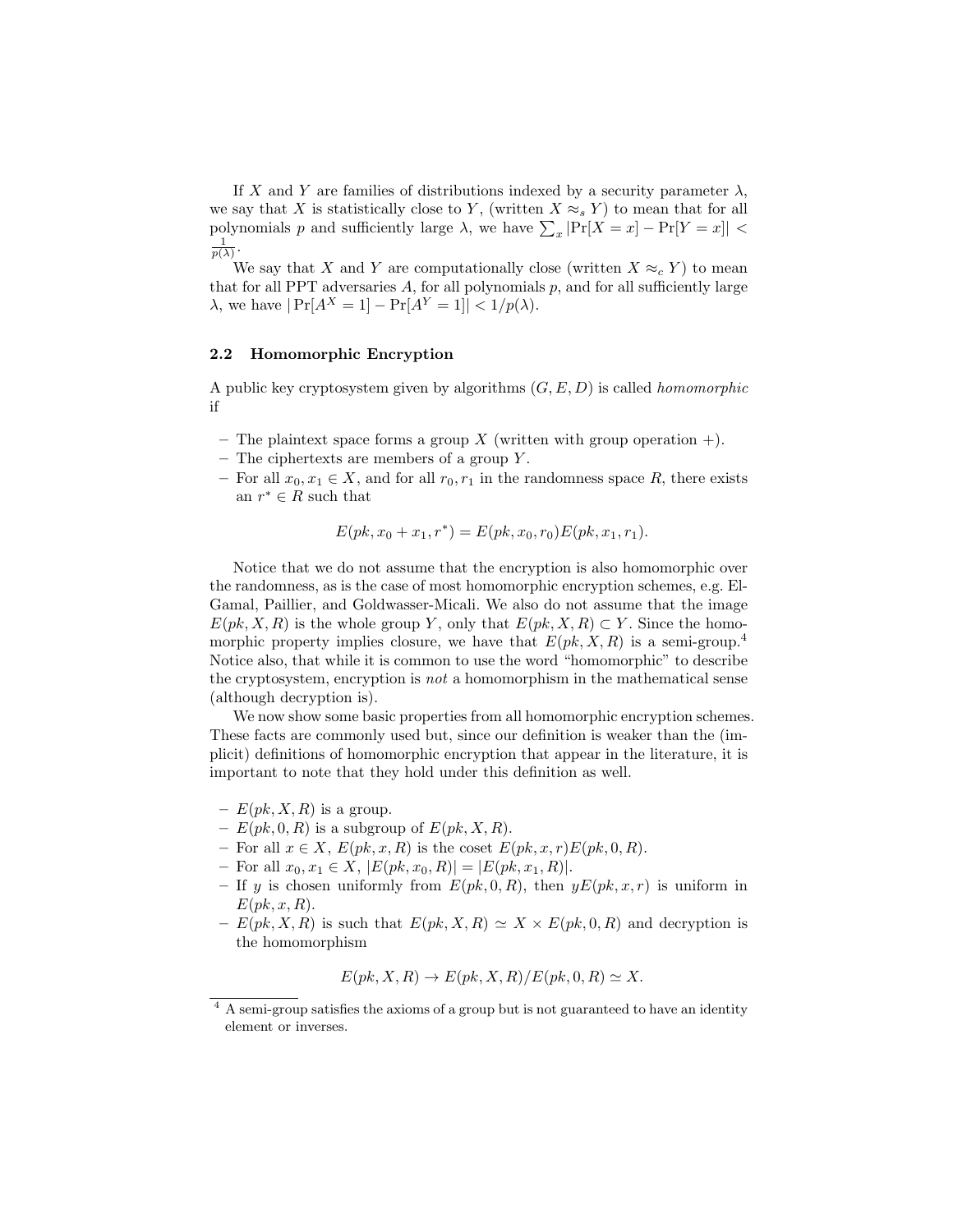– If y is chosen uniformly from  $E(pk, 0, R)$ , then for any  $x \in X$ ,  $yE(pk, x, r)$ is uniformly distributed in  $E(pk, X, R)$ . This follows because the map

$$
f: E(pk, 0, R) \to E(pk, X, R)
$$

$$
y \mapsto yE(pk, x, r)
$$

is an injection because the group element  $E(pk, x, r)$  has an inverse in Y (we do not need to assume that the inverse is a valid ciphertext). Thus by counting, we see that f is in fact a bijection. Hence if  $y$  is uniformly distributed, so is  $f(y)$ .

We call a public key cryptosystem a *homomorphic public key encryption* scheme, if it is IND-CPA secure and homomorphic.

#### 2.3 Diverse Group Systems

In [\[CS02\]](#page-12-2), Cramer and Shoup defined diverse group systems and used them as a foundation for all their constructions of Universal Hash Proof Systems. We review these definitions here.

Let  $Z, L, \Pi$  be finite abelian groups written additively, with  $L \subseteq Z$ . Let  $Hom(Z, \Pi)$  be the group of homomorphisms,  $\phi : Z \to \Pi$ . This is also clearly an abelian group under the operation  $(\phi_1 + \phi_2)(x) = \phi_1(x) + \phi_2(x)$ .

**Definition 1 (Group System).** Let Z, L,  $\Pi$  be finite abelian groups with  $L \subseteq$ Z. Let  $H \subset \text{Hom}(Z, \Pi)$ . We call

$$
\mathbf{G} = (\mathbf{H}, Z, L, \Pi),
$$

a group system.

**Definition 2** (Diverse Group System). We call a group system  $\mathbf{G} = (\mathbf{H}, Z, L, \Pi)$ diverse if for all  $z \in Z \setminus L$ , there exists  $\phi \in \mathbf{H}$  such that  $\phi(\ell) = 0$  for all  $\ell \in L$ , but  $\phi(z) \neq 0$ .

In [\[CS02\]](#page-12-2) Cramer and Shoup show a natural method for constructing Universal Hash Proof Systems from Diverse Group Systems.

Definition 3 (Hash Proof System Associated to a Diverse Group System). Let  $G = (H, Z, L, \Pi)$  be a diverse group system, and let  $g_1, \ldots, g_d \in L$  be a set of generators for L. We define the associated Hash Proof system  $UHP =$  $(H, K, Z, L, \Pi, S, \alpha),$ 

- For uniformly chosen  $k \in K$ ,  $H_k$  is uniform on **H**. Without loss of generality, we may assume  $K = H$ , and  $k = \phi \in H$ . We maintain Universal Hash Proof notation to emphasize that  $H_k(\cdot)$  that someone who can calculate  $H_k(\cdot)$  on elements of L may not know the underlying homomorphism  $\phi$ .
- $S = \Pi^d$ , and

$$
\alpha: K \to S
$$
  

$$
k \mapsto (H_k(g_1), \dots, H_k(g_d)).
$$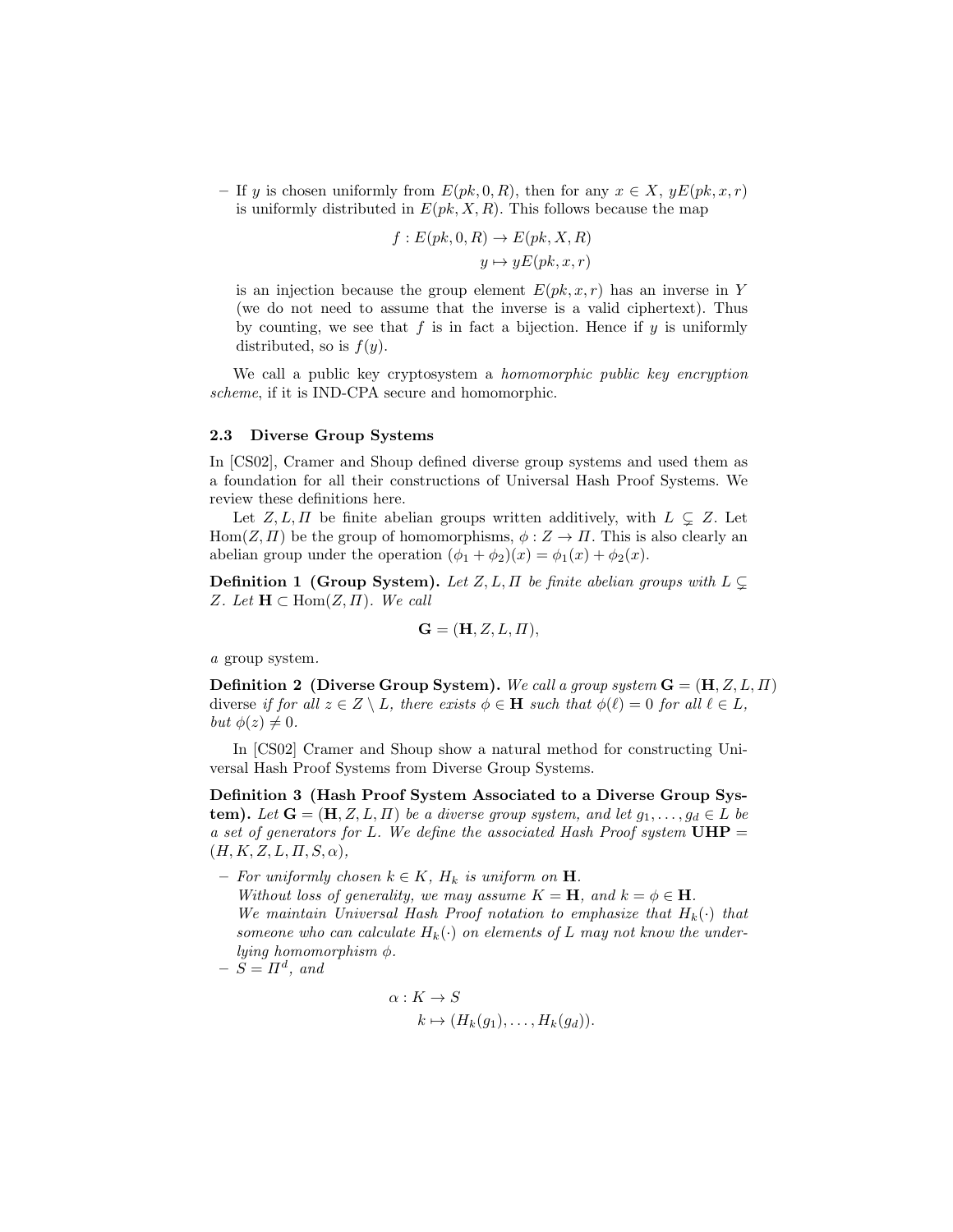#### 2.4 Lossy Trapdoor Functions

We briefly review the notion of Lossy Trapdoor Functions (LTDFs) as described in [\[PW08\]](#page-13-2).

Intuitively, a family of Lossy Trapdoor Functions is a family of functions which have two modes, injective mode, which has a trapdoor, and lossy mode which is guaranteed to have a small image size. In particular, the preimage of any element in the image will have a large size. Formally we have:

Definition 4 (Lossy Trapdoor Functions). A tuple  $(S_{\text{tdf}}, F_{\text{tdf}}, F_{\text{tdf}}^{-1})$  of PPT algorithms is called a family of  $(n, k)$ -Lossy Trapdoor Functions if the following properties hold:

- **Sampling Injective Functions:**  $S_{\text{ltdf}}(1^{\lambda}, 1)$  outputs s, t where s is a function index, and t its trapdoor. We require that  $F_{\text{ltdf}}(s, \cdot)$  is an injective deterministic function on  $\{0,1\}^n$ , and  $F_{\text{tdf}}^{-1}(t, F_{\text{tdf}}(s, x)) = x$  for all x.
- **Sampling Lossy Functions:**  $S_{\text{ltdf}}(1^{\lambda},0)$  outputs  $(s, \perp)$  where s is a function index and  $F_{\text{ltdf}}(s, \cdot)$  is a function on  $\{0, 1\}^n$ , where the image of  $F_{\text{ltdf}}(s, \cdot)$ has size at most  $2^{n-k}$ .
- Indistinguishability: The first outputs of  $S_{\text{ltdf}}(1^{\lambda},0)$  and  $S_{\text{ltdf}}(1^{\lambda},1)$  are computationally indistinguishable.

# 3 Implications of Homomorphic Encryption

Much effort has been devoted studying the implications of homomorphic encryption, and many results are now known. It is known that homomorphic encryption implies Private Information Retrieval (PIR) [\[KO97\]](#page-13-9),[\[Man98\]](#page-13-10),[\[IKO05\]](#page-13-11), and since PIR implies Collision Resistant Hash Functions [\[IKO05\]](#page-13-11), Oblivious Transfer [\[CMO00\]](#page-12-10), and lossy encryption [\[HLOV11\]](#page-13-12), we immediately have constructions of these primitives based on any homomorphic encryption. It remains open, however, whether homomorphic encryption implies IND-CCA secure cryptosystems.

Our main contributions are a step towards resolving this long-standing open question.

#### <span id="page-7-0"></span>3.1 Constructing Lossy Trapdoor Functions

As in Section [2.2,](#page-5-1) throughout the following section, let  $(G, E, D)$  be a homomorphic encryption with plaintext group  $X$ , and randomness space  $R$ . We write the group operation on  $X$  additively and the group operation on ciphertexts multiplicatively.

We begin by attempting to generalize the construction of lossy trapdoor functions from the Damgård-Jurik cryptosystem given by [\[BFOR08\]](#page-12-14), [\[RS08\]](#page-14-1) and  $[FGK+10]$  $[FGK+10]$ .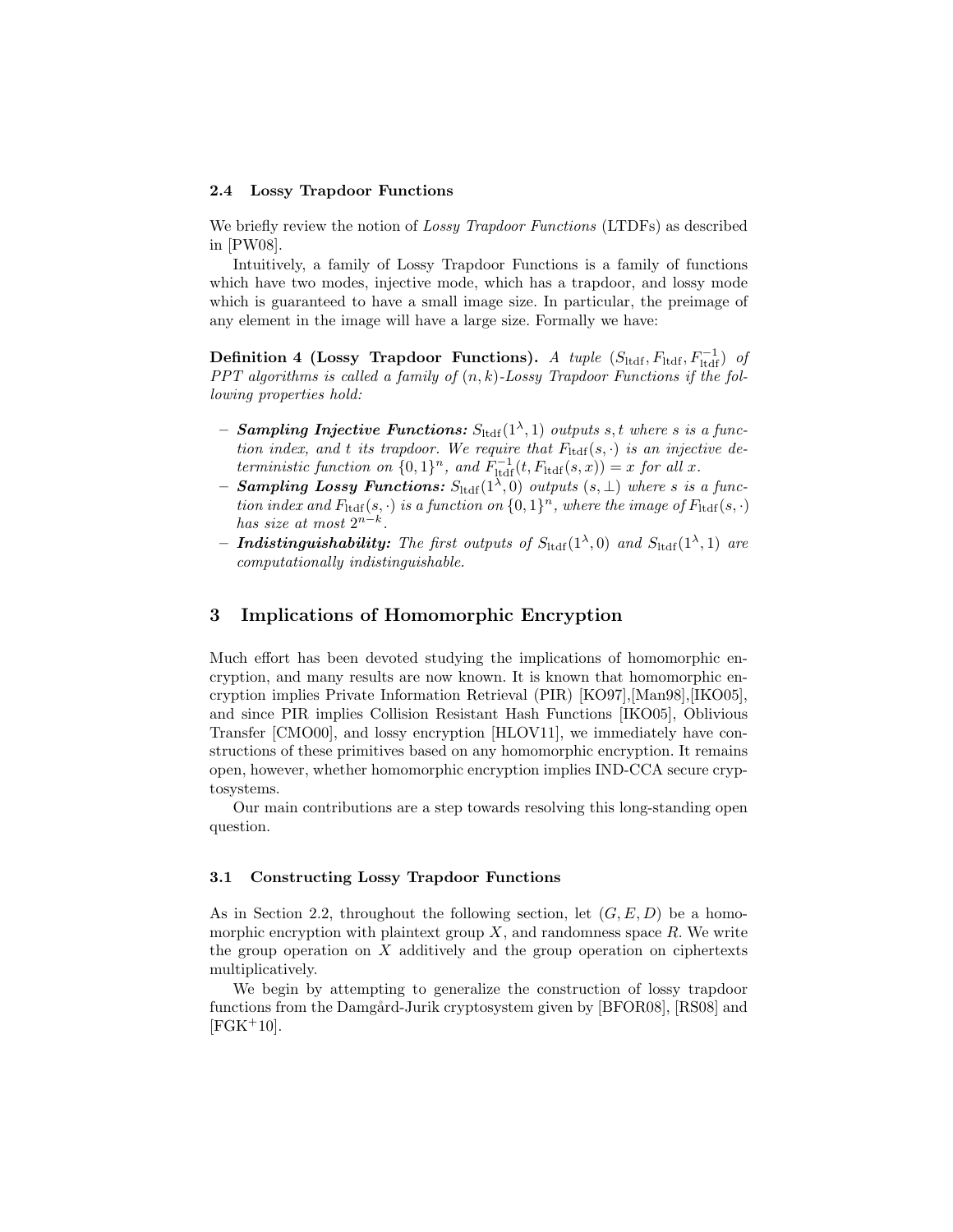- <span id="page-8-2"></span>- Sampling Injective Functions:  $S_{\text{ltdf}}(1^{\lambda}, 1)$ , runs  $(pk, sk) \leftarrow G(1^{\lambda})$ , and chooses  $r \leftarrow R$ , and sets  $e = E(pk, 1, r)$ . The function index  $s = (pk, e)$ , and the trapdoor  $t = sk$ .
- Sampling Lossy Functions:  $S_{\text{ltdf}}(1^{\lambda},0)$ , runs  $(pk, sk) \leftarrow G(1^{\lambda})$ , and chooses  $r \leftarrow R$ , and sets  $e = E(pk, 0, r)$ . The function index  $s = (pk, e)$ , and the trapdoor  $t = \perp$ .
- **Evaluation:** Given  $s = e$  and an input  $a \in \{0, 1, \ldots, B 1\}$ ,

 $F_{\text{ltdf}}(s, a) = e^a$ 

- **Inversion:** Given  $t = sk$ , and a value c, set  $a = D(sk, c)$ .

Fig. 1: Generalizing the DCR-based LTDFs

<span id="page-8-0"></span>**Lemma 1.** Let  $(G, E, D)$  be a homomorphic encryption such that the plaintext group X is cyclic, with  $|X| \geq B > |R|$ , for some publicly known bound  $B \in \mathbb{Z}$ , then the construction given in Figure [1](#page-8-2) is a family of lossy trapdoor functions.

Proof. Note that the homomorphic property of the cryptosystem ensures that the product of two ciphertexts can be computed efficiently, so  $e^a$  can be computed efficiently using the square-and-multiply algorithm. Correctness of inversion follows immediately from the correctness of decryption. The indistinguishability of modes follows immediately from the IND-CPA security of  $(G, E, D)$ . It remains only to consider the lossiness of the lossy mode.

The output of the function in lossy mode is  $F_{\text{ltdf}}(s, a) = e^a$ , where  $e =$  $E(pk, 0, r)$ , thus  $F_{\text{ltdf}}(s, a)$  is a valid encryption of 0, i.e.  $F_{\text{ltdf}}(s, a) \in E(pk, 0, R)$ . Since the size of  $|E(pk, 0, R)| \leq |R|$ , and there are B choices for a, with  $B > |R|$ , the function is lossy. It is clear as well that as the ratio of B to  $|R|$  grows, the functions become more lossy. If the size of  $X$  is efficiently computable, then it is natural to take  $B = |X|$ .

Lemma [1](#page-8-0) has an immediate corollary, that if we assume instead that the ciphertext space is cyclic, we obtain the same result.

<span id="page-8-1"></span>**Corollary 1.** If  $(G, E, D)$  is a homomorphic encryption such that the group  $E(pk, X, R)$  is cyclic with  $|X| > |R|$ , then the construction in Lemma [1](#page-8-0) is a family of lossy trapdoor functions.

*Proof.* The decryption algorithm provides an isomorphism between  $E(pk, X, R)/E(pk, 0, R)$ and X, and since the quotient group of a cyclic group is cyclic, we conclude that X must be cyclic, and the result follows from Lemma [1.](#page-8-0)

The construction outline in Figure [1](#page-8-2) leaves much to be desired, the three primary drawbacks are:

1. This construction requires a known public bound  $B$ , separating the size of the plaintext and randomness spaces. This condition seems extremely mild, however, since the definition of IND-CPA security requires the plaintext space be efficiently samplable, and the group is cyclic.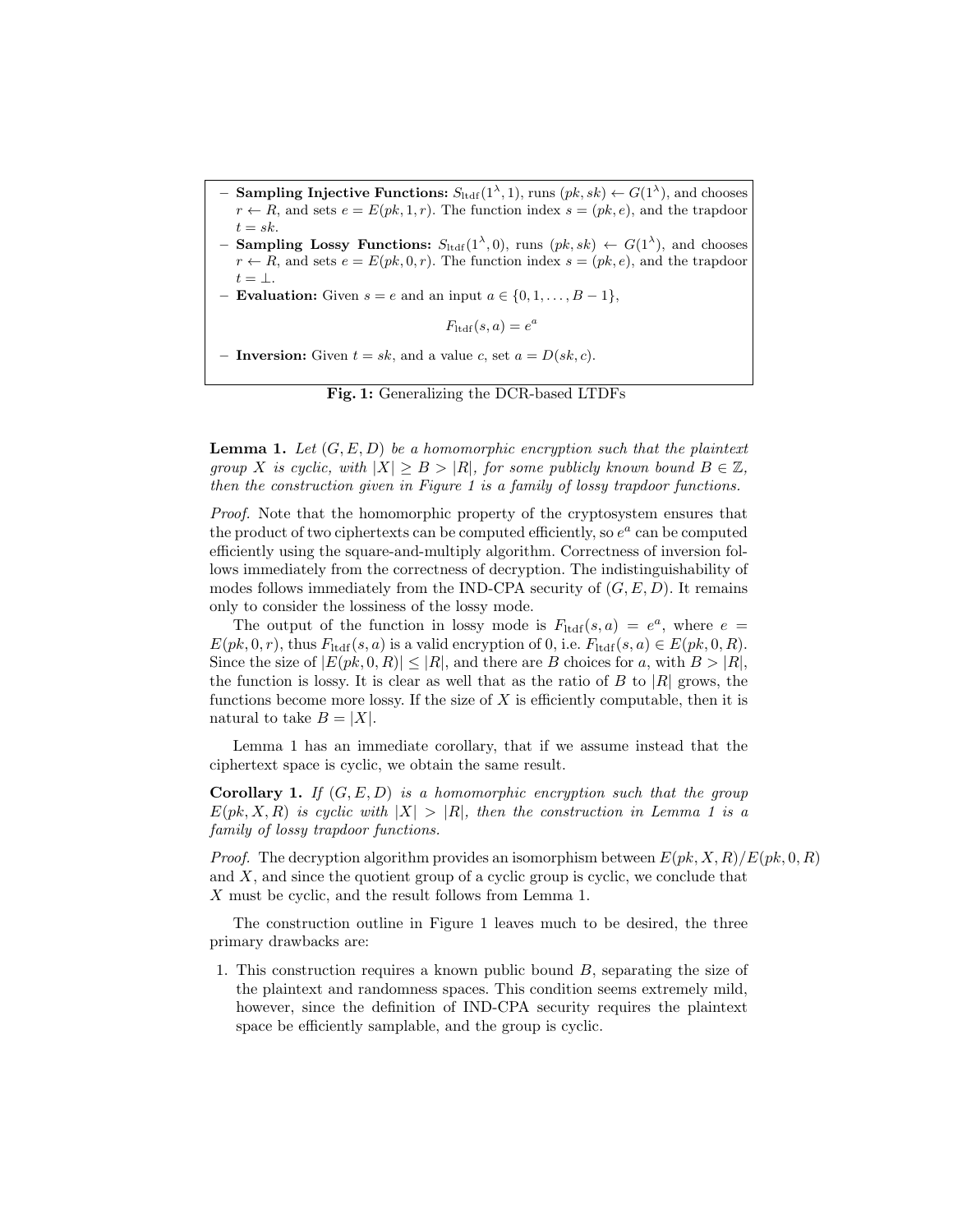- 2. The requirement that the messages be longer than the randomness in Lemma [1](#page-8-0) is rather strong. In fact, the Damgård-Jurik cryptosystem is the only ho-momorphic cryptosystem known to have this property.<sup>[5](#page-9-0)</sup> In the next section, we show how to remove this restriction on the size of the plaintext space.
- 3. Decryption involves a somewhat more subtle difficulty. A careful look at the functions in Lemma [1](#page-8-0) shows that the input is  $a \in \{0, \ldots, B-1\}$ , yet the trapdoor reveals  $1 \cdot a \in X$ . If  $a \in \mathbb{Z}$  can be recovered from  $1 \cdot a \in X$  (i.e. the Discrete Log Problem is easy in  $X^6$  $X^6$ ), this will not be an issue.

In the case that the discrete-log problem is hard in the plaintext group X, we can still apply  $F_{\text{ltdf}}$  on random inputs, which may be enough for some applications. To see this, notice that we can sample pairs  $x, F_{\text{tdf}}(s, x)$ , by sampling  $a \leftarrow \{0, 1, \ldots, B-1\}$ , setting  $x = 1 \cdot a \in X$ , and setting  $F_{\text{ltdf}}(s,x) = e^a$ . With this (slightly modified) definition, inversion becomes efficient. We can no longer evaluate,  $F_{\text{tdf}}(s, \cdot)$  on given values of x, but we can sample pairs x,  $F_{\text{tdf}}(s, x)$ , where x is chose (almost) uniformly. This is not a serious restriction, however, since one-wayness only makes sense when applying a function to a high min-entropy input.

Unfortunately, this is not enough to apply the constructions of IND-CCA secure encryption from LTDFs given in [\[PW08,](#page-13-2)[RS09,](#page-14-0)[MY09\]](#page-13-5). Although these constructions require applying  $F_{\text{ltdf}}(s, \cdot)$  on a random input, the decryption algorithm requires inverting one function and then evaluating the All-But-One function to the recovered input. This second evaluation cannot be performed when the discrete-log problem is hard in the plaintext space X.

We can quantify the lossiness of the functions given in Figure [1](#page-8-2) based on the ratio of B to |R|. If  $\frac{B}{|R|} = \omega(\lambda)$ , then we obtain strong lossy trapdoor functions, as required for the constructions in [\[PW08\]](#page-13-2). If we only have  $B/|R| > 1+1/\text{poly}(\lambda)$ , then we obtain slightly lossy trapdoor functions as defined by Mol and Yilek [\[MY09\]](#page-13-5). The results of Mol and Yilek show that this is in fact sufficient for constructing Correlated Product Secure Functions [\[RS09\]](#page-14-0), and IND-CCA secure cryptosystems.[7](#page-9-2)

## 3.2 Constructing Diverse Group Systems

The generalization of the construction of the  $[BFOR08, RS08, FGK<sup>+</sup>10]$  $[BFOR08, RS08, FGK<sup>+</sup>10]$  $[BFOR08, RS08, FGK<sup>+</sup>10]$  $[BFOR08, RS08, FGK<sup>+</sup>10]$  $[BFOR08, RS08, FGK<sup>+</sup>10]$  $[BFOR08, RS08, FGK<sup>+</sup>10]$  given in Section [3.1](#page-7-0) leaves much to be desired. In this section, by applying a differ-ent method, we are able to obtain a stronger result<sup>[8](#page-9-3)</sup> than in Section [3.1](#page-7-0) under a slightly different assumption. In particular, we show that any homomorphic

<span id="page-9-0"></span><sup>&</sup>lt;sup>5</sup> It is trivial to construct non-homomorphic cryptosystems that have this property by extending the randomness using a PRG.

<span id="page-9-1"></span> $6$  As is the case with the Damgård-Jurik cryptosystem.

<span id="page-9-2"></span><sup>7</sup> Again, we reiterate, that to apply the results of [\[PW08,](#page-13-2)[RS09,](#page-14-0)[MY09\]](#page-13-5), the discrete-log problem must be solvable in X.

<span id="page-9-3"></span><sup>&</sup>lt;sup>8</sup> We will construct a Diverse Group System which is known to imply LTDFs by [\[HO12\]](#page-13-16).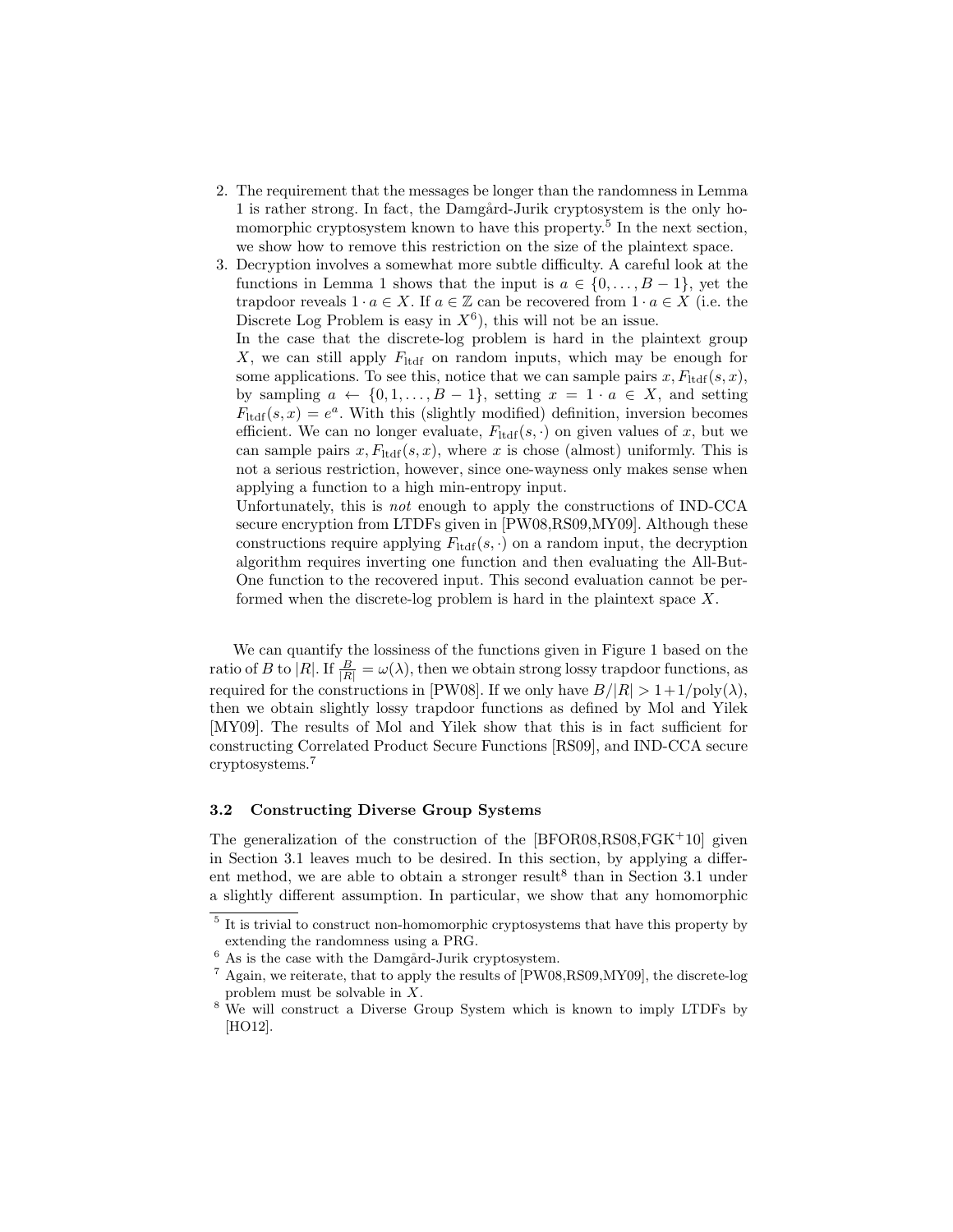encryption with cyclic ciphertext space (e.g. Goldwasser-Micali, Paillier), immediately implies Diverse Group Systems as defined by Cramer and Shoup in [\[CS02\]](#page-12-2). This method does not suffer from many of the drawbacks of the previous method.

<span id="page-10-0"></span>**Theorem 1.** Let  $(G, E, D)$  be a homomorphic encryption with plaintext group X and ciphertext group Y. If the group  $E(pk, X, R)$  is cyclic, then  $\mathbf{G} = (\mathbf{H}, Z, L, \Pi)$ is a Diverse Group System. Let  $\gamma = |E(pk, X, R)|$ .

- $Z = E(pk, X, R) \subset Y$ , is the group of all encryptions.
- $-$  **H** is the set of homomorphisms given by exponentiating in the group, i.e. for  $k \in \{0, 1, \ldots, \gamma\}, \text{ and } z \in Z, H_k(z) = z^k. \text{ So } |\mathbf{H}| = |E(pk, X, R)| = |Z|.$  $-L = E(pk, 0, R)$  is the group of all encryptions of 0.
- $-I = Z = E(pk, X, R).$

*Proof.* To show that **G** is *diverse*, we must show that for all  $z \in Z \setminus L$ , there exists a  $\phi \in \mathbf{H}$  such that  $\phi(L) = \langle 0 \rangle$ , but  $\phi(z) \neq 0$ .

Let  $\eta = |L|$ , and  $\gamma = |Z|$ . Since Z was assumed to be cyclic, and L is a subgroup of Z, we know that L is cyclic and  $\eta = |L|$  divides  $|Z| = \gamma$ . Now, it is also a basic fact about cyclic groups that  $L$  is exactly the subgroup of elements of Z whose order divides  $\eta$ , i.e.  $L = \{z : z \in Z, z^{\eta} = 1\}$ . For any  $z \in Z \setminus L$ , Let d be the order of z, i.e. d is the smallest positive integer such that  $z^d = 1$ . Since  $z \notin L$ , we know that d doesn't divide  $\eta$ . Thus we may set  $k = \eta$ , (or any multiple of  $\eta$  not divisible by d). In which case, we have  $H_k(z) = z^{\eta} \neq 0$ . But  $H_k(\ell) = \ell^{\eta} = 0$  for all  $\ell \in L$ . This shows that any cyclic group (with a proper subgroup) gives rise to a Diverse Group System.

To prove security, however, we need to show that  $L$  and  $Z$  are indistinguishable. This follows easily, however, since L is the set of encryptions of 0, and  $Z$ is the set of all encryptions, they are indistinguishable by the IND-CPA security of  $(G, E, D)$ .

Applying the results of [\[CS02\]](#page-12-2), which show that Diverse Group Systems imply universal hash proof systems, and universal hash proof systems imply IND-CCA secure cryptosystems, we arrive at the following result.

Corollary 2. Homomorphic encryption with cyclic ciphertext space implies IND-CCA secure encryption.

Applying the results of [\[HO12\]](#page-13-16), which show that Diverse Group Systems imply Lossy Trapdoor Functions, we have

Corollary 3. Homomorphic encryption with cyclic ciphertext space implies Lossy Trapdoor Functions.

Applying the results of [\[BFOR08\]](#page-12-14), we have

Corollary 4. Homomorphic encryption with cyclic ciphertext space implies Deterministic Encryption.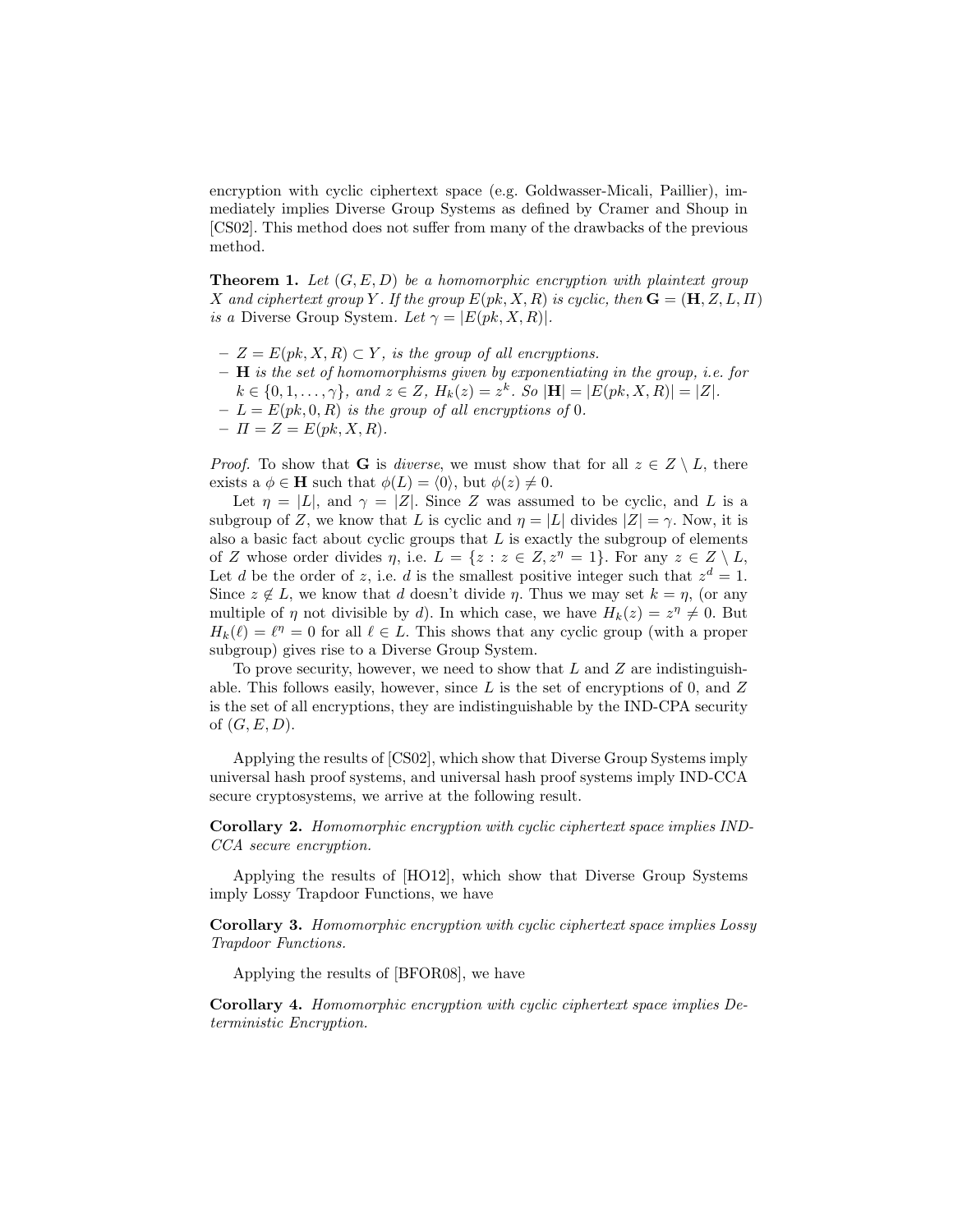**Corollary 5.** If  $(G, E, D)$  is a homomorphic encryption with cyclic randomness space, and there is an element  $x_0 \in X$  such that the order of  $x_0$  in the group X is relatively prime to  $|R|$ , then there is an IND-CCA secure cryptosystem.

*Proof.* We define a new cryptosystem  $(G', E', D')$ , with plaintext space  $X'$ , and randomness space R'. We set  $X' = \langle x_0 \rangle \subset X$ , and  $R' = R$ . We define  $G' =$ G,  $E'(pk, x, r) = E(pk, x, r)$ , for  $x \in X'$ , and  $D' = D$ . We claim that the ciphertext space of  $(G', E', D')$  is cyclic. To see this, notice first that the map  $R \to E(pk, 0, R)$ , given by  $r \mapsto E(pk, 0, r)$  is a surjective homomorphism, thus  $E(pk, 0, R)$  is isomorphic to a quotient group of R. Since R is cyclic, all its quotient groups are cyclic, so we see that  $E(pk, 0, R)$  is also cyclic, in addition  $|E(pk, 0, R)|$  divides |R|. Since  $E(pk, 0, R) = E'(pk, 0, R')$ , we have  $|E'(pk, 0, R')|$ divides |R|, and is thus relatively prime to the order of the cyclic group  $|\langle x_0 \rangle|$ , which has size equal to the order of  $x_0$ . Thus the group  $\langle x_0 \rangle \times E'(pk, 0, R')$  is cyclic, but this group is isomorphic to  $E'(pk, X', R')$ , so we may apply Theorem [1](#page-10-0) to construct an IND-CCA secure cryptosystem.

## 4 Conclusion

In this work, we examined the connection between homomorphic encryption and chosen-ciphertext (IND-CCA) secure encryption. In particular, we showed that any homomorphic encryption with a large cyclic plaintext space implies Lossy Trapdoor Functions, and when the discrete-log problem is easy in the plaintext group, then this implies IND-CCA encryption.

More importantly, we showed that any homomorphic encryption with a cyclic ciphertext space implies universal hash proof systems, and hence both Lossy Trapdoor Functions and IND-CCA secure encryption.

Homomorphic encryption schemes arise naturally in many contexts, where the security rests on a computational hardness assumption about groups. This makes homomorphic encryption a natural candidate for creating more complex cryptographic primitives.

Our constructions of IND-CCA secure cryptosystems from homomorphic encryption over a cyclic space are efficient, and have the benefit of simple proofs of security. Our results extend what is known to follow from homomorphic encryption, and bring us one step closer to the long sought-after goal of a generic construction of IND-CCA secure encryption from any homomorphic cryptosystem.

## References

- <span id="page-11-1"></span>AKP10. Frederik Armknecht, Stefan Katzenbeisser, and Andreas Peter. Group homomorphic encryption. IACR ePrint Archive 2010/501, 2010.
- <span id="page-11-0"></span>BCHK07. Dan Boneh, Ran Canetti, Shai Halevi, and Jonathan Katz. Chosenciphertext security from identity-based encryption. SIAM J. Comput., 36(5):1301–1328, 2007.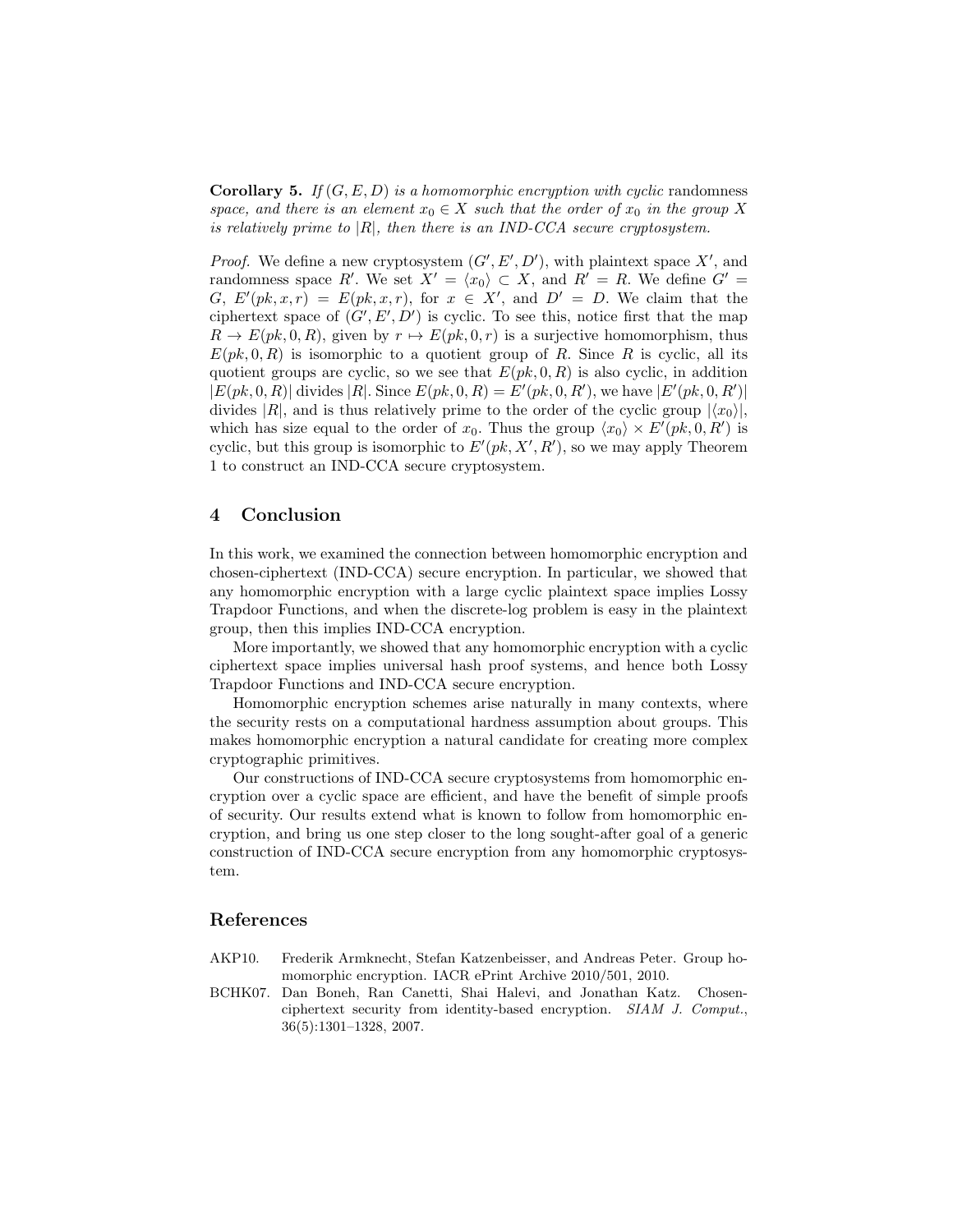- <span id="page-12-11"></span>Ben94. Josh Cohen Benaloh. Dense probabilistic encryption. In Proceedings of the Workshop on Selected Areas in Cryptography, pages 120–128, 1994.
- <span id="page-12-14"></span>BFOR08. Mihir Bellare, Marc Fischlin, Adam O'Neill, and Thomas Ristenpart. Deterministic encryption: Definitional equivalences and constructions without random oracles. In David Wagner, editor, CRYPTO '08, volume 5157 of Lecture Notes in Computer Science, pages 360–378. Springer, 2008.
- <span id="page-12-13"></span>BGN05. Dan Boneh, Eu-Jin Goh, and Kobbi Nissim. Evaluating 2-DNF formulas on ciphertexts. In Joe Killian, editor, TCC '05, volume 3378 of Lecture Notes in Computer Science, pages 325–342. Springer, 2005.
- <span id="page-12-5"></span>BK05. Dan Boneh and Jonathan Katz. Improved efficiency for CCA-secure cryptosystems built using identity-based encryption. In CT-RSA '05, pages 87–103. Springer Berlin / Heidelberg, 2005.
- <span id="page-12-4"></span>CHK04. Ran Canetti, Shai Halevi, and Jonathan Katz. Chosen-ciphertext security from identity-based encryption. In Eurocrypt '04, volume 3027 of Lecture Notes in Computer Science, pages 207–222, 2004.
- <span id="page-12-3"></span>CHK10. Ronald Cramer, Dennis Hofheinz, and Eike Kiltz. A twist on the naor-yung paradigm and its application to efficient cca-secure encryption from hard search problems. In TCC '10, 2010.
- <span id="page-12-10"></span>CMO00. Giovanni Di Crescenzo, Tal Malkin, and Rafail Ostrovsky. Single database private information retrieval implies oblivious transfer. In EUROCRYPT '00, volume 1807 of Lecture Notes in Computer Science, pages 122–138. Springer Berlin / Heidelberg, 2000.
- <span id="page-12-1"></span>CS98. Ronald Cramer and Victor Shoup. A practical public key cryptosystem provably secure against adaptive chosen ciphertext attack. In CRYPTO '98, volume 1462, pages 1–13. Springer Verlag, 1998.
- <span id="page-12-2"></span>CS02. Ronald Cramer and Victor Shoup. Universal hash proofs and a paradigm for adaptive chosen ciphertext secure public-key encryption. In - EURO-CRYPT 2002, volume 2332 of Lecture Notes in Computer Science, pages 45–64, 2002. Full version available at http://eprint.iacr.org Cryptology ePrint Archive, Report 2001/085.
- <span id="page-12-0"></span>DDN91. Danny Dolev, Cynthia Dwork, and Moni Naor. Non-malleable cryptography. In STOC '91, pages 542–552, 1991.
- <span id="page-12-12"></span>DJ01. Ivan Damgård and Mads Jurik. A generalisation, a simplification and some applications of paillier's probabilistic public-key system. In PKC '01: Proceedings of the 4th International Workshop on Practice and Theory in Public Key Cryptography, pages 119–136, London, UK, 2001. Springer-Verlag.
- <span id="page-12-7"></span>DMQN09. Rafael Dowsley, Jörn Müller-Quade, and Anderson C. Nascimento. A CCA2 secure public key encryption scheme based on the McEliece assumptions in the standard model. In CT-RSA '09, pages 240–251, Berlin, Heidelberg, 2009. Springer-Verlag.
- <span id="page-12-6"></span>FGK<sup>+</sup>10. David Mandell Freeman, Oded Goldreich, Eike Kiltz, Alon Rosen, and Gil Segev. More constructions of lossy and correlation-secure trapdoor functions. In Public Key Cryptography 2010 (PKC 2010), Lecture Notes in Computer Science, pages 279–295, 2010.
- <span id="page-12-8"></span>Gam85. Taher El Gamal. A public key cryptosystem and a signature scheme based on discrete logarithms. In Proceedings of CRYPTO 84 on Advances in cryptology, pages 10–18, New York, NY, USA, 1985. Springer-Verlag New York, Inc.
- <span id="page-12-9"></span>Gen09. Craig Gentry. Fully homomorphic encryption using ideal lattices. In STOC '09, pages 169–178, New York, NY, USA, 2009. ACM.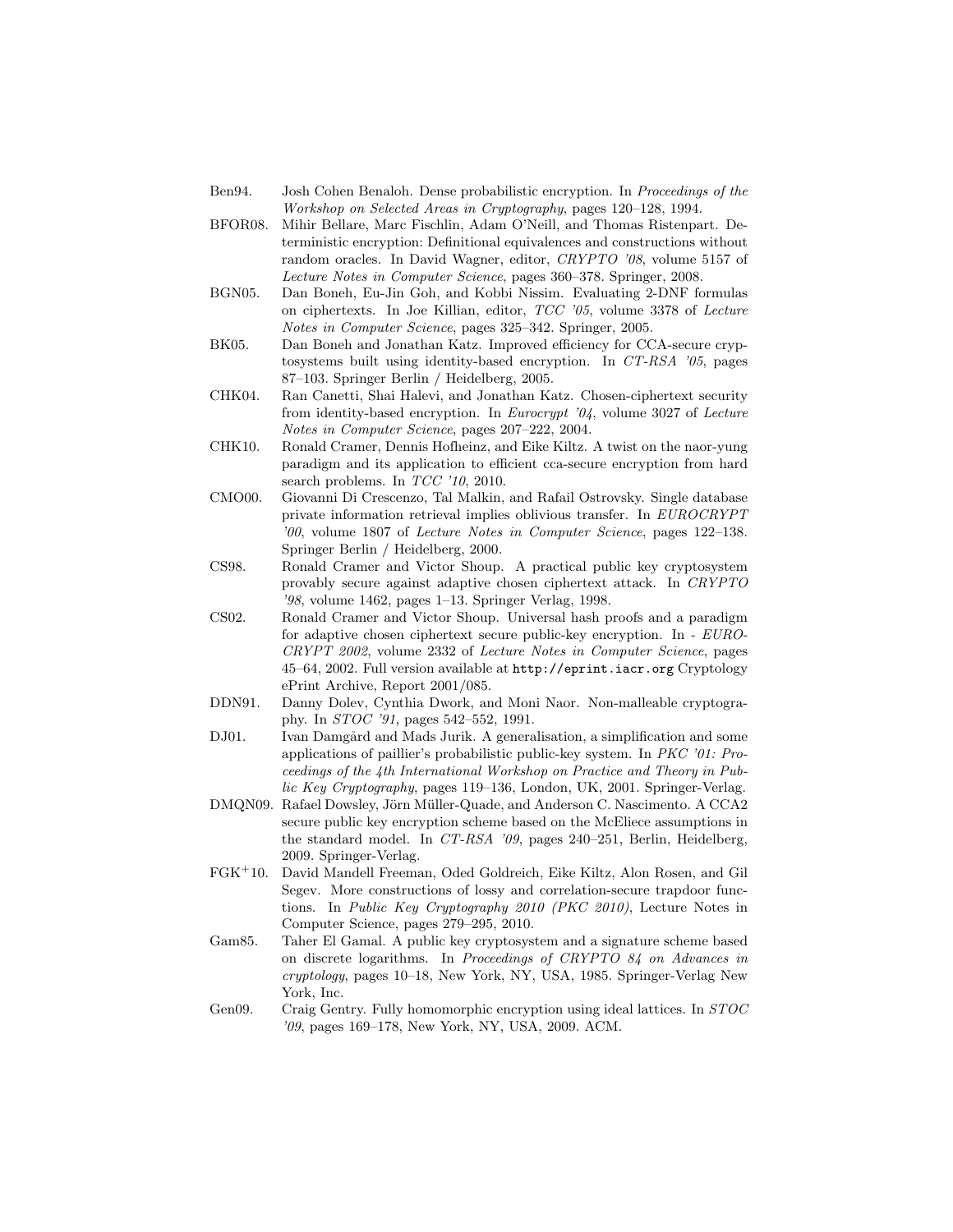- <span id="page-13-7"></span>GM84. Shafi Goldwasser and Sylvio Micali. Probabilistic encryption. Journal of Computer and System Sciences, 28:270–299, 1984.
- <span id="page-13-6"></span>GMM07. Yael Gertner, Tal Malkin, and Steven Myers. Towards a separation of semantic and CCA security for public key encryption. In *TCC* '07, volume 4392 of Lecture Notes in Computer Science, pages 434–455. Springer Verlag, 2007.
- <span id="page-13-3"></span>HJKS10. Kristiyan Haralambiev, Tibor Jager, Eike Kiltz, and Victor Shoup. Simple and efficient public-key encryption from computational diffie-hellman in the standard model. In  $PKC$  '10, pages 1–18, 2010.
- <span id="page-13-12"></span>HLOV11. Brett Hemenway, Benoît Libert, Rafail Ostrovsky, and Damien Vergnaud. Lossy encryption: Constructions from general assumptions and efficient selective opening chosen ciphertext security. In ASIACRYPT '11, 2011.
- <span id="page-13-16"></span>HO12. Brett Hemenway and Rafail Ostrovsky. Extended-DDH and lossy trapdoor functions. In PKC 2012, 2012.
- <span id="page-13-11"></span>IKO05. Yuval Ishai, Eyal Kushilevitz, and Rafail Ostrovsky. Sufficient conditions for collision resistant hashing. In TCC '05, volume 3378, pages 445–456. Springer Berlin / Heidelberg, 2005.
- <span id="page-13-9"></span>KO97. Eyal Kushilevitz and Rafail Ostrovsky. Replication is not needed: Single database, computationally-private information retrieval. In FOCS '97, pages 364–373. ACM, 1997.
- <span id="page-13-10"></span>Man98. Eran Mann. Private access to distributed information. Master's thesis, Technion - Israel Institute of Technology, 1998.
- <span id="page-13-5"></span>MY09. Petros Mol and Scott Yilek. Chosen-ciphertext security from slightly lossy trapdoor functions. In PKC '10, pages 296–311, 2009.
- <span id="page-13-15"></span>NS98. David Naccache and Jacques Stern. A new public key cryptosystem based on higher residues. In CCS '98: Proceedings of the 5th ACM conference on Computer and communications security, pages 59–66, New York, NY, USA, 1998. ACM Press.
- <span id="page-13-0"></span>NY90. Moni Naor and Moti Yung. Public-key cryptosystems provably secure against chosen ciphertext attacks. In *STOC* '90, pages 427–437, 1990.
- <span id="page-13-14"></span>OU98. Tatsuaki Okamoto and Shigenori Uchiyama. A new public-key cryptosystem as secure as factoring. In *Eurocrypt '98*, volume 1403 of *Lecture Notes* in Computer Science, pages 308–318. Springer Berlin / Heidelberg, 1998.
- <span id="page-13-8"></span>Pai99. Pascal Paillier. Public-key cryptosystems based on composite degree residuosity classes. In Advances in Cryptology – EUROCRYPT '99, volume 1592 of Lecture Notes in Computer Science, pages 223–238. Springer Berlin / Heidelberg, 1999.
- <span id="page-13-4"></span>Pei09. Chris Peikert. Public-key cryptosystems from the worst-case shortest vector problem: extended abstract. In STOC '09: Proceedings of the 41st annual ACM symposium on Theory of computing, pages 333–342, New York, NY, USA, 2009. ACM.
- <span id="page-13-2"></span>PW08. Chris Peikert and Brent Waters. Lossy trapdoor functions and their applications. In STOC '08: Proceedings of the 40th annual ACM symposium on Theory of computing, pages 187–196, New York, NY, USA, 2008. ACM.
- <span id="page-13-13"></span>Reg05. Oded Regev. On lattices, learning with errors, random linear codes and cryptography. In STOC '05, pages 84–93. ACM, 2005.
- <span id="page-13-1"></span>RS91. Charles Rackoff and Daniel Simon. Non-interactive zero-knowledge proof of knowledge and chosen ciphertext attack. In CRYPTO '91, pages 433–444, 1991.